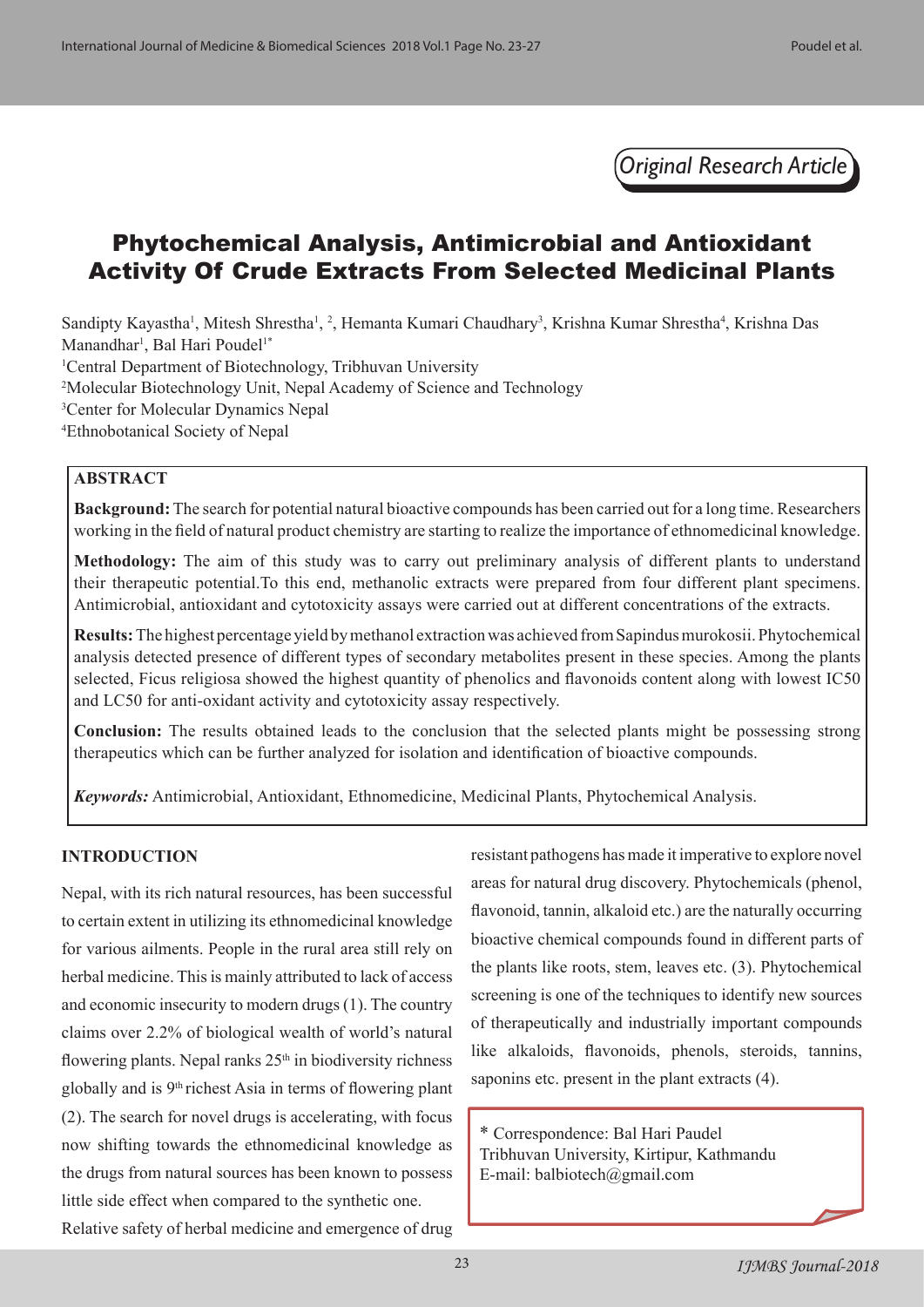#### **MATERIALS AND METHODS**

#### **Collection of Plant Specimens**

The plant materials were collected under the project "Bioprospecting on Bioresources" (Nepal project) supported by Korean Research Institute for Bioscience and Biotechnology (KRIBB), Central Department of Biotechnology, Tribhuvan Univeresity and Ethnobotanical Society of Nepal (ESON). The collected specimens were identified and verified from Central Department of Botany, Tribhuvan University, Nepal. (Table 1)

#### **Quantitative phytochemical analysis Total polyphenol content**

The total polyphenol content in crude extract was determined using the Folin–Ciocalteu phenol reagent (6). Gallic acid was used as a standard.

#### **Total flavonoid content**

The total flavonoid content in the plant extract was estimated using the Aluminium chloride  $(AICI_3)$ colorimetric method (7). The tests were performed in

## **Table 1: Description of plant species under study including plant parts used for the study along with their site of location and life forms of the plants**

| Sample<br>Code | Scientific Name                                               | Life<br>Form | Plant parts<br>Used | <b>Collection Site</b>                            | <b>GPS</b><br>Coordinates          | Elevation<br>(meters) |  |
|----------------|---------------------------------------------------------------|--------------|---------------------|---------------------------------------------------|------------------------------------|-----------------------|--|
| <b>BT001</b>   | Ficus religiosa L.                                            | Tree         | <b>Bark</b>         | Narayansthan-7,<br>Atherikhola,<br><b>Baglung</b> | N 28° 12.560',<br>E 83° 38.752'    | 975                   |  |
| <b>BT002</b>   | Lygodium japonicum<br>(Thunb.) Swartz                         | Climber      | Whole<br>plant      | Phulkharka-3<br>Dhading                           | N 28°03.840',<br>E 84° 55.225'     | 1375                  |  |
| <b>BT003</b>   | Randia tetrasperma<br>(Roxb.) Benth. & Hook.<br>f. ex Brandis | Shrub        | Leaf, Stem          | Phulkharka-3<br>Dhading                           | N 28° 04.358',<br>E 84° 55.172'    | 1670                  |  |
| <b>BT004</b>   | Sapindus murokosii<br>Gaertner                                | Tree         | Leaf                | Vetenary,<br>Dhangadi                             | N 28° 42' 10.5".<br>E 80° 35'00.1" | 154                   |  |

#### **Preparation of the plant material**

The collected plant materials were air/shade dried at 32- 35° C for 6 days to remove all moisture. The dried plant material was powdered with the help of grinder, and the fine powder was collected on sterile and dry polyethylene bag for extraction**.** About 100 g of fine powder of each plant sample was taken separately and dissolved in 750 ml of 100 % methanol and left to percolate for 24 hrs. After percolation, these samples were subjected to ultrasonication for 3 days (2 hrs each day). The samples were then filtered to remove the residual content and the methanolic extract was reduced using Rotatory Evaporator. Thus obtained solid mass was weighed carefully to identify gram of extract per 100 g of the plant powder. The extracts were kept at  $4^{\circ}$ C until further analyses. A 100 mg/ml stock of each plant extract was prepared and used for antimicrobial tests, antioxidant activity, quantification of the total phenol and total flavonoids.

#### **Qualitative phytochemical analysis**

The methanolic extracts were used to screen for the presence of various secondary metabolites (5).

triplicates with Quercetin as standard.

#### **Antioxidant activity**

The antioxidant activity of crude methanolic extracts and standard (Ascorbic acid) was assessed on the basis of the radical scavenging effect of the stable 1, 1- diphenyl-2 picryhydrazyl (DPPH) - free radical activity. The assay was performed with varying concentration of plant extracts (10-150  $\mu$ g/ml) with ascorbic acid (1-200  $\mu$ g/ml) used for standardization (8).

#### **Antibacterial activity**

The antibacterial activity of methanol extracts of different plant species was tested against ATCC cultures of *Staphylococcus aureus* (25923)*, Escherichia coli* (25922) and Methicillin Resistant *Staphylococcus aureus.* The test organisms were cultured at 37°C and their turbidity was adjusted to 0.5 McFarland standards. The cultures were then plated onto the MHA plates to perform antimicrobial assay by modified agar well diffusion method. Antibiotic ampicillin was taken as a positive control and methanol was taken as a negative control. Different concentrations of plant extract (100 mg/ml, 50mg/ml, 25mg/ml, 12.5 mg/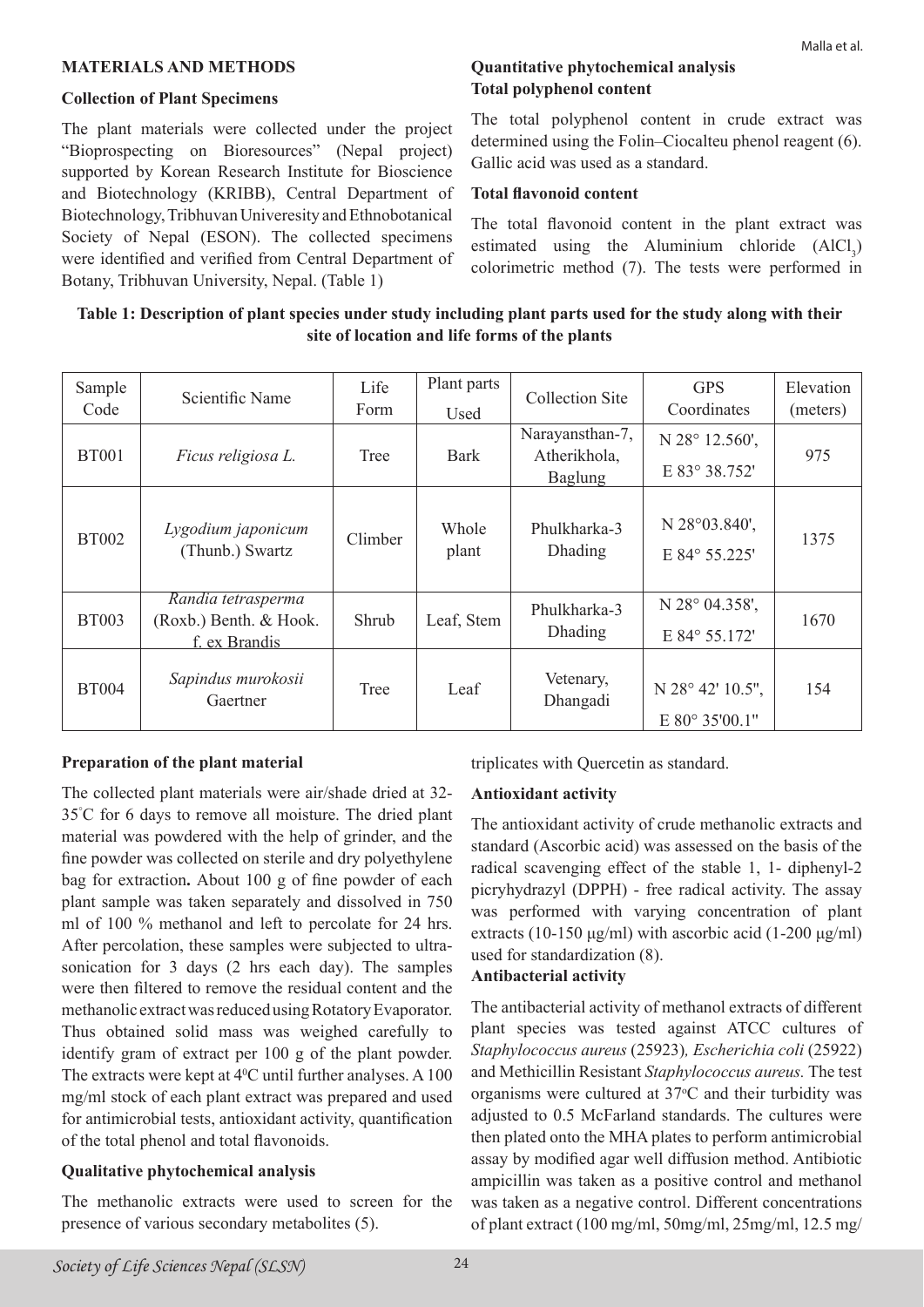ml and 6.25 mg/ml) were tested against bacterial strains. Twenty microliters were dispensed from each of the concentration into the wells. The zone of the inhibition was measured after overnight incubation.

## **Antifungal activity**

Two fungal strains *S. cerevisae* and *Pichia sp.* were tested using fluconazole as standard drug against different concentrations of plant extracts (same as aforementioned concentrations). The assay was done in the PDA plates swabbed with respective fungal culture and the zone of the inhibition was measured after 24 hrs.

#### **Brine shrimp lethality test**

Brine Shrimp toxicity assay was employed to find out potential toxicity of the plant extracts (9). The toxicity was carried out in a 24 well plates. 1 g of brine shrimp (Artemis salina) eggs were allowed to hatch in one liter of artificial sea water prepared in laboratory. The temperature condition was maintained at 22-28°C with continuous aeration for 48 hrs. Soon after hatching, the larvae were harvested using glass pipette into small vial. Each of the larvae was picked from the vial and placed into 24 well plates. A total of ten larvae were placed into each well. Then after the crude plant extracts were prepared at three different concentrations of 1000 ppm, 100 ppm and 10 ppm and poured into each wells. The plate was then incubated at 22-28°C for 24 hrs. Potassium dichromate (1 mg/ml) was used as positive control while methanol was used as solvent control. Salt water was taken as negative control. After incubation, the viability of the larvae was observed with naked eyes under lamp light and the number of live larvae was counted.

## **Statistical analysis**

All the experiments were performed in triplicates for each sample and the values were reported as mean  $\pm$  SEM. The obtained data were also subjected to the analysis of variance and mean values were compared. All the statistical analysis was done using Graph pad Prism5 and Excel software.

## **RESULTS**

## **Percentage yield of plant extracts**

All the plant samples collected were subjected to methanol extraction. The total amount of methanol plant extract isolated from 100 g of the finely powdered whole plant material is shown in Fig. 1. The highest and lowest yield of extract was found in *Sapindus murokosii* Gaertner and *Randia tetrasperma* (Roxb.) Benth. & Hook. f. ex Brandis respectively.

Percentage vield of plant extracts



#### **Qualitative test for secondary metabolites**

BT001 and BT004 were positive for all of the tests except Copper Acetate Test indicating absence of terpenoids. BT002 was negative for Tannin as demonstrated by Gelatin Test while BT003 was devoid of Glycosides, Table 2.

**Table 2** Qualitative Phytochemical Analysis for Plant Specimens.

|                          | Alkaloid               | Phenol                            | Flavonoid                                 | Glycoside                               | Terpenoid                        | Tannin                 | Sterol                     |
|--------------------------|------------------------|-----------------------------------|-------------------------------------------|-----------------------------------------|----------------------------------|------------------------|----------------------------|
| Plant<br><b>Extracts</b> | Mayer's<br><b>Test</b> | Ferric<br><b>Chloride</b><br>Test | <b>Alkaline</b><br>Reagent<br><b>Test</b> | Modified<br>Brontrager's<br><b>Test</b> | Copper<br>Acetate<br><b>Test</b> | Gelatin<br><b>Test</b> | Salkowski's<br><b>Test</b> |
| <b>BT001</b>             |                        | $^{+}$                            |                                           |                                         |                                  |                        | $\ddot{}$                  |
| <b>BT002</b>             | $+$                    | $+$                               |                                           | $\ddot{}$                               | $+$                              |                        | $+$                        |
| <b>BT003</b>             |                        | $^{+}$                            |                                           |                                         | $\ddot{}$                        |                        |                            |
| <b>BT004</b>             |                        | $^{+}$                            |                                           | ÷                                       |                                  | $\div$                 |                            |
| (1)                      |                        |                                   |                                           |                                         |                                  |                        |                            |

 $(+)$  = present;  $(-)$  = absent

#### **Quantitative test for Phenolics and Flavonoids**

Highest phenolics and flavonoids content were observed for BT001 while lowest concentrations were observed for BT002, Table 3.

## **Total DPPH antioxidant activity Determination of**  $IC_{50}$  **values**

The IC<sub>50</sub> value for ascorbic acid was found to be  $6.75\pm2.13$  $\mu$ g/ml. In case of extracts the highest and lowest IC<sub>50</sub> values were observed in *Sapindus murokosii* Gaertner (91.83±.089 µg/ml) and *Ficus religiosa L.* (13.87±0.53  $\mu$ g/ml). The species with lower IC<sub>50</sub> are considered as better antioxidants. So*, Ficus religiosa L.* has the best antioxidant activity among the other plant species. The  $IC_{50}$  value of the other extracts was observed in between these two extremes, Table 3.

#### **Brine shrimp lethality test**

The presence of toxic compounds from the extracts was analyzed using Brine Shrimp. BT004 had the highest  $LC_{50}$ value while BT001 had the lowest amongst the tested plant extracts, Table 3.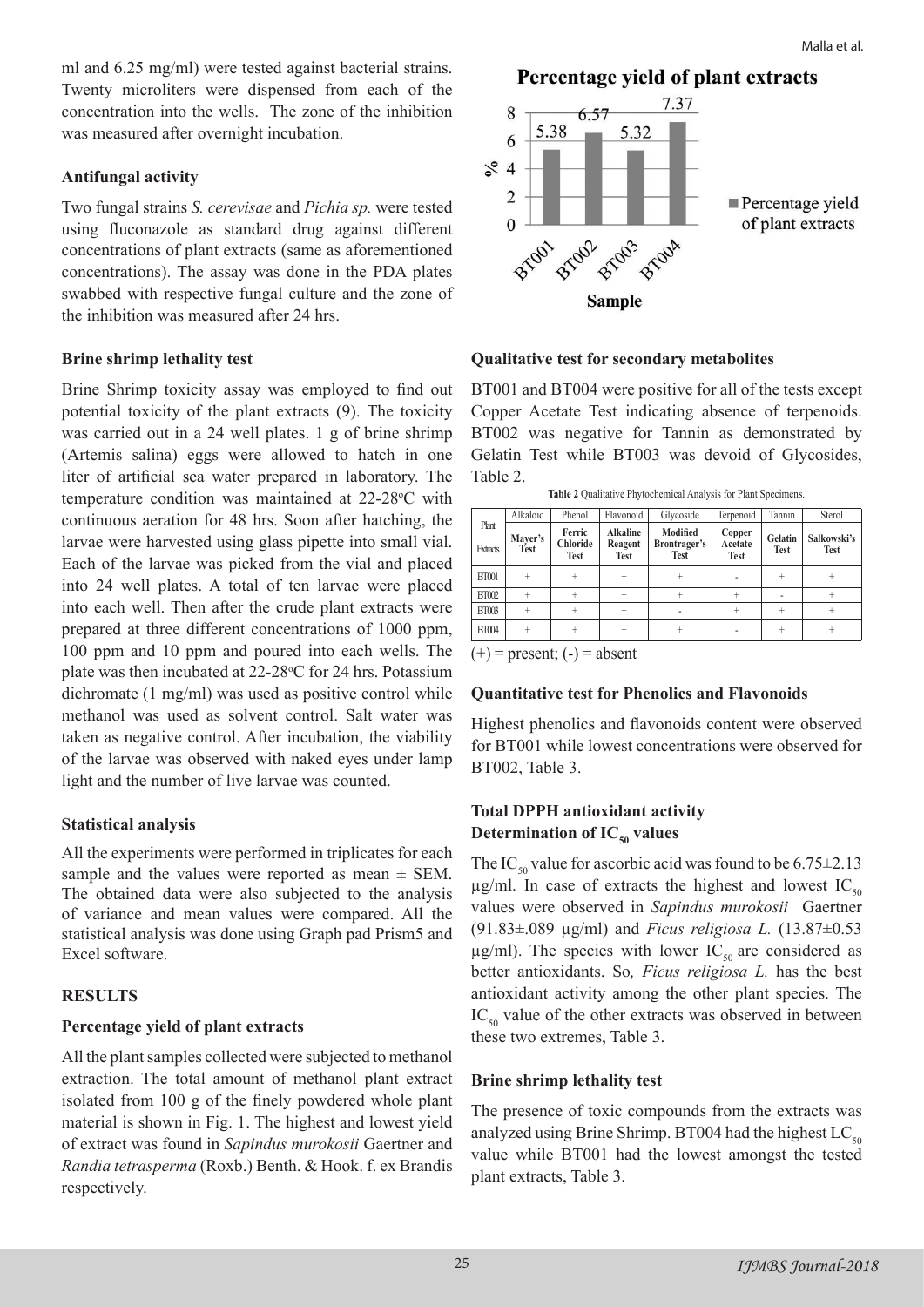Malla et al.

**Table 3** Total phenolic and flavonoid content,  $IC_{50}$  value for Anti-oxidant assay and  $LC_{50}$  value for cytotoxicity assay.

| Code         | Total Phenolic content mg | Total Flavonoid content mg<br>GA equivalent/g of extract $\sqrt{QE}$ equivalent/g dry weight | Anti – oxidant $IC_{50}$ values<br>$(\mu g/ml)$ | Cytotoxicity Assay (LC <sub>50</sub> )<br>$ppm\pm SEM$ ) |
|--------------|---------------------------|----------------------------------------------------------------------------------------------|-------------------------------------------------|----------------------------------------------------------|
|              |                           |                                                                                              |                                                 |                                                          |
| <b>BT001</b> | $136.84 \pm 1.24$         | $57.49 \pm 0.60$                                                                             | $13.87 \pm 0.53$                                | $4.26\pm0.00$                                            |
| <b>BT002</b> | $35.95\pm4.65$            | $24.38 \pm 0.50$                                                                             | $43.81 \pm 1.01$                                | $69.40 \pm 0.00$                                         |
| <b>BT003</b> | $40.11 \pm 2.44$          | $50.01 \pm 0.20$                                                                             | $84.77 \pm 1.74$                                | $17.81 \pm 0.00$                                         |
| <b>BT004</b> | $41.22 \pm 2.68$          | $34.30\pm4.45$                                                                               | $91.83 \pm 0.089$                               | $561.15 \pm 0.00$                                        |

All the results are expressed as mean  $\pm$  SEM and all the tests have been performed in triplicates.

#### **Antibacterial assay**

Zone of inhibition could be observed against *E. coli* from BT004 only while BT002 and BT004 extracts showed relative antibacterial activity against gram positive bacterium *S. aureus* at a concentration of 100 mg/ml. MRSA displayed susceptibility to BT003 extracts at 100 mg/ml. (Table 4)

| Code |                          | Zone of Inhibition (mm) |                          |                          |                          |                          |                |                          |                          |                          |                          |               |                |                          |                          |                          |                          |   |                          |              |                          |                         |                          |        |                          |                                             |    |                          |             |                          |   |   |                                     |  |     |
|------|--------------------------|-------------------------|--------------------------|--------------------------|--------------------------|--------------------------|----------------|--------------------------|--------------------------|--------------------------|--------------------------|---------------|----------------|--------------------------|--------------------------|--------------------------|--------------------------|---|--------------------------|--------------|--------------------------|-------------------------|--------------------------|--------|--------------------------|---------------------------------------------|----|--------------------------|-------------|--------------------------|---|---|-------------------------------------|--|-----|
|      | $100$ mg/ml<br>50 mg/ml  |                         |                          |                          |                          |                          |                |                          |                          |                          | 25 mg/ml                 |               | $12.5$ mg/ml   |                          |                          |                          |                          |   |                          |              | $6.25$ mg/ml             |                         | +ve Control              |        |                          |                                             |    |                          | -ve Control |                          |   |   |                                     |  |     |
|      | А                        |                         | B C D E                  |                          |                          |                          | $A$ $B$ $C$    |                          |                          |                          |                          |               |                |                          |                          |                          |                          |   |                          | DEABCDEABCDE |                          |                         |                          |        |                          | $A \cdot B \cdot C \cdot D \cdot E \cdot A$ | В  | $\mathbf C$              | D           | E                        |   |   | $A \cdot B \cdot C \cdot D \cdot E$ |  |     |
| BT00 | $\overline{\phantom{a}}$ | $\overline{5}$          | $\tilde{\phantom{a}}$    | $\overline{\phantom{a}}$ | ۰                        | $\overline{\phantom{a}}$ | 41             | $\overline{\phantom{a}}$ | $\overline{\phantom{a}}$ | $\overline{\phantom{a}}$ | $\overline{\phantom{a}}$ | $\frac{3}{2}$ | $\overline{a}$ | $\overline{\phantom{a}}$ | ٠                        | $\overline{\phantom{a}}$ | $\overline{3}$           | ۰ | $\overline{\phantom{a}}$ | ۰            | $\overline{\phantom{a}}$ | $\overline{\mathbf{3}}$ | $\overline{\phantom{a}}$ | ۰.     | $\overline{\phantom{a}}$ | 25                                          | 29 | $\overline{\phantom{a}}$ | 30          | $\overline{\phantom{a}}$ | 6 | 6 | 6                                   |  | 6 6 |
| 1    |                          |                         |                          |                          |                          |                          |                |                          |                          |                          |                          |               |                |                          |                          |                          |                          |   |                          |              |                          |                         |                          |        |                          |                                             |    |                          |             |                          |   |   |                                     |  |     |
| BT00 | $\overline{\phantom{0}}$ | 8                       | $\overline{\phantom{a}}$ | 41                       | $\blacksquare$           | $\overline{\phantom{a}}$ | $\frac{5}{3}$  | $\overline{\phantom{a}}$ | $\overline{\phantom{a}}$ | -                        | $\sim$                   | 3             | $\overline{a}$ | $\overline{\phantom{a}}$ | $\overline{\phantom{a}}$ | $\overline{\phantom{a}}$ | $\overline{\phantom{a}}$ |   | $\overline{\phantom{a}}$ | -            | $\overline{\phantom{a}}$ | - 11                    | $\overline{\phantom{a}}$ | $\sim$ | $\overline{\phantom{a}}$ | 25                                          | 29 | $\overline{\phantom{a}}$ | 30          | $\overline{a}$           | 6 | 6 | 6                                   |  | 6 6 |
| 2    |                          |                         |                          |                          |                          |                          |                |                          |                          |                          |                          |               |                |                          |                          |                          |                          |   |                          |              |                          |                         |                          |        |                          |                                             |    |                          |             |                          |   |   |                                     |  |     |
| BT00 | $\overline{a}$           | $\vert$ 3               | 7                        | ۰                        | $\overline{\phantom{a}}$ | $\overline{\phantom{a}}$ | 3              | $\blacksquare$           | ۰                        | ۰                        | ۰                        | ۰             | ۰              | $\,$                     | $\blacksquare$           | $\,$                     | $\overline{\phantom{a}}$ | ۰ | $\,$                     | ۰            | $\blacksquare$           | ۰                       | $\blacksquare$           | ۰      | $\blacksquare$           | 25                                          | 29 | $\overline{\phantom{a}}$ | 30          | $\overline{\phantom{a}}$ | 6 | 6 | 6                                   |  | 6 6 |
| 3    |                          |                         |                          |                          |                          |                          |                |                          |                          |                          |                          |               |                |                          |                          |                          |                          |   |                          |              |                          |                         |                          |        |                          |                                             |    |                          |             |                          |   |   |                                     |  |     |
| BT00 | 9                        | $\tau$                  | $\sim$                   | $\overline{4}$           | $\blacksquare$           | 6                        | $\overline{7}$ | $\blacksquare$           | 4                        | ٠                        | ٠                        | ٠             | ۰              | $\sim$                   | $\sim$                   | $\sim$                   | $\,$                     | ٠ | $\,$                     | ۰            | $\blacksquare$           | $\sim$                  | $\blacksquare$           | ٠      | $\blacksquare$           | 25                                          | 29 | $\sim$                   | 30          | $\sim$                   | 6 | 6 | 6                                   |  | 6 6 |
| 4    |                          |                         |                          |                          |                          |                          |                |                          |                          |                          |                          |               |                |                          |                          |                          |                          |   |                          |              |                          |                         |                          |        |                          |                                             |    |                          |             |                          |   |   |                                     |  |     |

**Table 4 : Antimicrobial Activity of Plant Extracts**

A – *Escherichia coli*; B – *Staphylococcus aureus*; C – Methicillin Resistant *Staphylococcus aureus*; D – *Saccharomyces cerevisiae*; E – *Pischia* spp. +ve Control for A, B and C: Ampicillin; +ve Control for D and E: Fuconazole. –ve Control: Methanol.

#### **Antifungal assay**

No substantial antifungal activity could be perceived from any of the plant extracts.

#### **DISCUSSION**

Potent bioactive compounds contained in plants can elicit both poisonous and medicinal value. Whether it causes a beneficial or an adverse result may depend on the amount eaten and the context of intake. Alkaloids, glycosides, flavonoids, saponins, tannins, steroids are important bioactive constituents present in plants. Alkaloids, in particular, are toxic against micro-organisms (antibacterial and anti-fungal), and insects, so it ensures protection to humans and animal health (10).

*Lygodium japonicum* (Thunb.) occupies a broad scope for therapeutic potential. It has been used as a diuretic, expectorant as well as to treat colds, inflammation, snakebites, and physical ill-manisfestations (11). The plant possesses strong antioxidant properties along with antimicrobial and hepatoprotective ability (12). Our study also showed the antimicrobial potential of *Lygopodium japnicum* against the tested gram positive bacteria while cytotoxicity assay indicated the presence of potent toxic compounds.